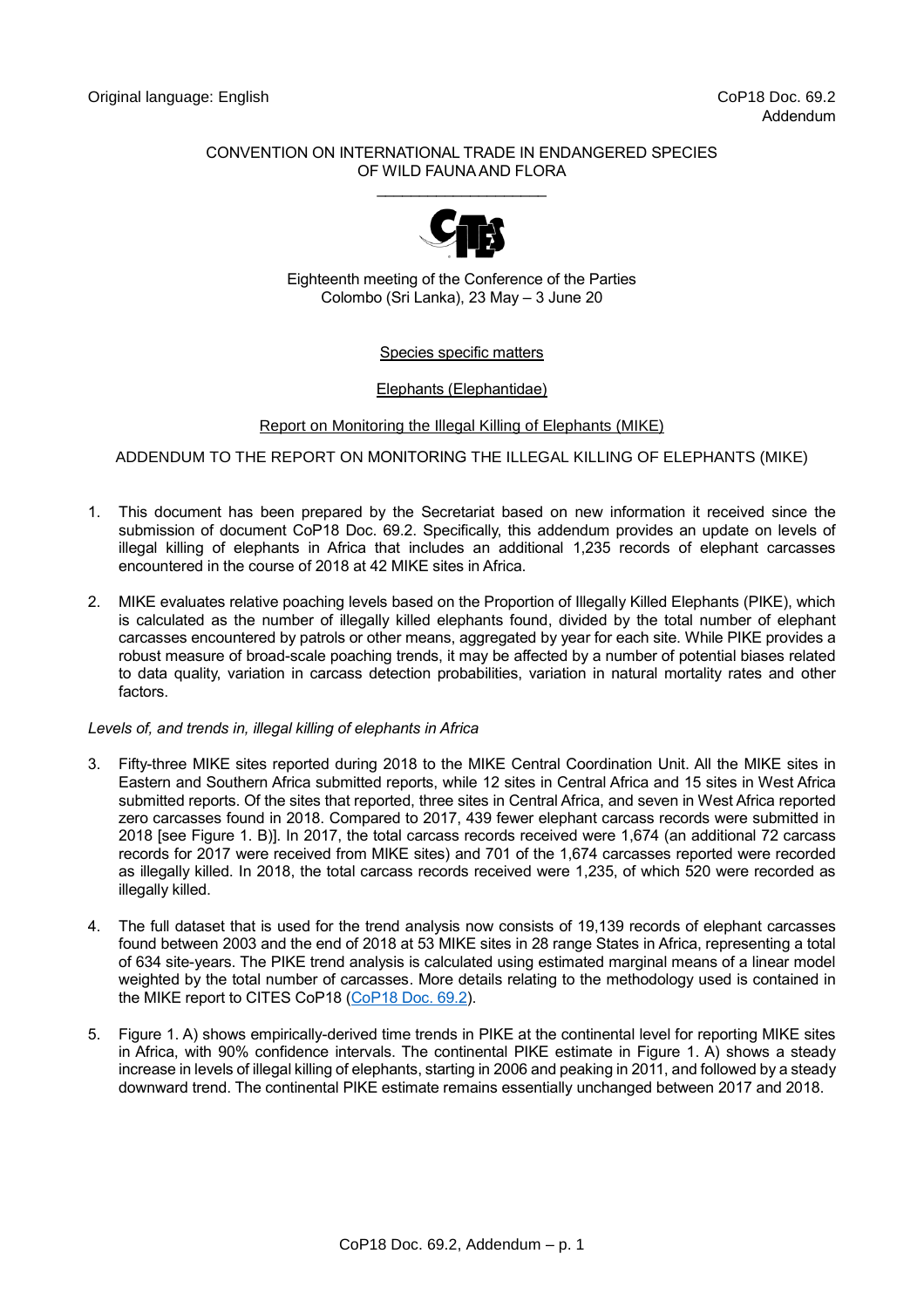

*Figure 1. A) PIKE trend in Africa with 90% confidence intervals, based on* 19,139 *reports of elephant carcasses (illegally killed or otherwise)*  2005 2010 2015 *reported for the period 2003-2018. B) The total number of carcasses reported by year, irrespective of cause of death (solid line); and total number of carcasses of elephants illegally killed reported by year (dash line).* 

- 6. Sites with the highest PIKE across MIKE sites in Africa are: Nouabalé-Ndoki National Park (Congo), that reported 56 illegally killed elephants from a total of 59 carcasses, giving a PIKE of 0.95; and Niassa Game Reserve (Mozambique), that reported 17 illegally killed elephants from a total of 23 carcasses, giving a PIKE of 0.74. It should be noted that the total number of carcasses reported by Niassa Game Reserve was substantially down from the 129 carcasses reported in 2017.
- 7. Ten MIKE sites reported a PIKE equal to one (i.e. all carcasses found were illegally killed), and eight sites reported a PIKE of zero (i.e. no carcasses found were illegally killed), while the remaining sites (57%) fell between these extreme values of PIKE. It is challenging to make inferences about the sites with PIKE equal to zero or one, because often these have small populations of elephants and therefore PIKE estimates are subject to potentially random variation from year to year. As part of the review of the MIKE analytical methodology referred to in the MIKE report to the 18th meeting of the Conference of the Parties [\(CoP18](https://cites.org/sites/default/files/eng/cop/18/doc/E-CoP18-069-02.pdf)  Doc. [69.2\)](https://cites.org/sites/default/files/eng/cop/18/doc/E-CoP18-069-02.pdf), the CITES Secretariat will explore other statistical approaches which are able to deal more effectively with datasets of this type.

#### *Subregional trends*

8. PIKE estimates at the subregional level are shown in Figure 2. The subregional PIKE estimate for **Eastern Africa** increased from 0.23 in 2017 to 0.32 in 2018, although the 2018 value is still within the bounds of error for 2017 and is very similar to the 2016 figure (Figure 2.A). The dip in PIKE in 2017 is attributed to the 2016 (November) – 2017 drought in Kenya, which impacted Tsavo Conservation Area and Samburu-Laikipia MIKE sites, as reported in document SC70 Doc. 49.1, Annex. Depending on the severity, drought can increase the number of deaths due to natural causes, thereby reducing PIKE despite there being no change in underlying poaching rates. The current MIKE dataset allows for comparison between the number of natural deaths found during the 2016 (November) – 2017 drought, and the number after the drought in 2018. For Samburu-Laikipia MIKE (Kenya), this shows that deaths due to natural causes amounted to 169 during the drought, and 109 after the drought. A similar pattern is found in Tsavo Conservation Area where the number of deaths due to natural causes was 308 during the drought, and 117 thereafter. Changes in environmental conditions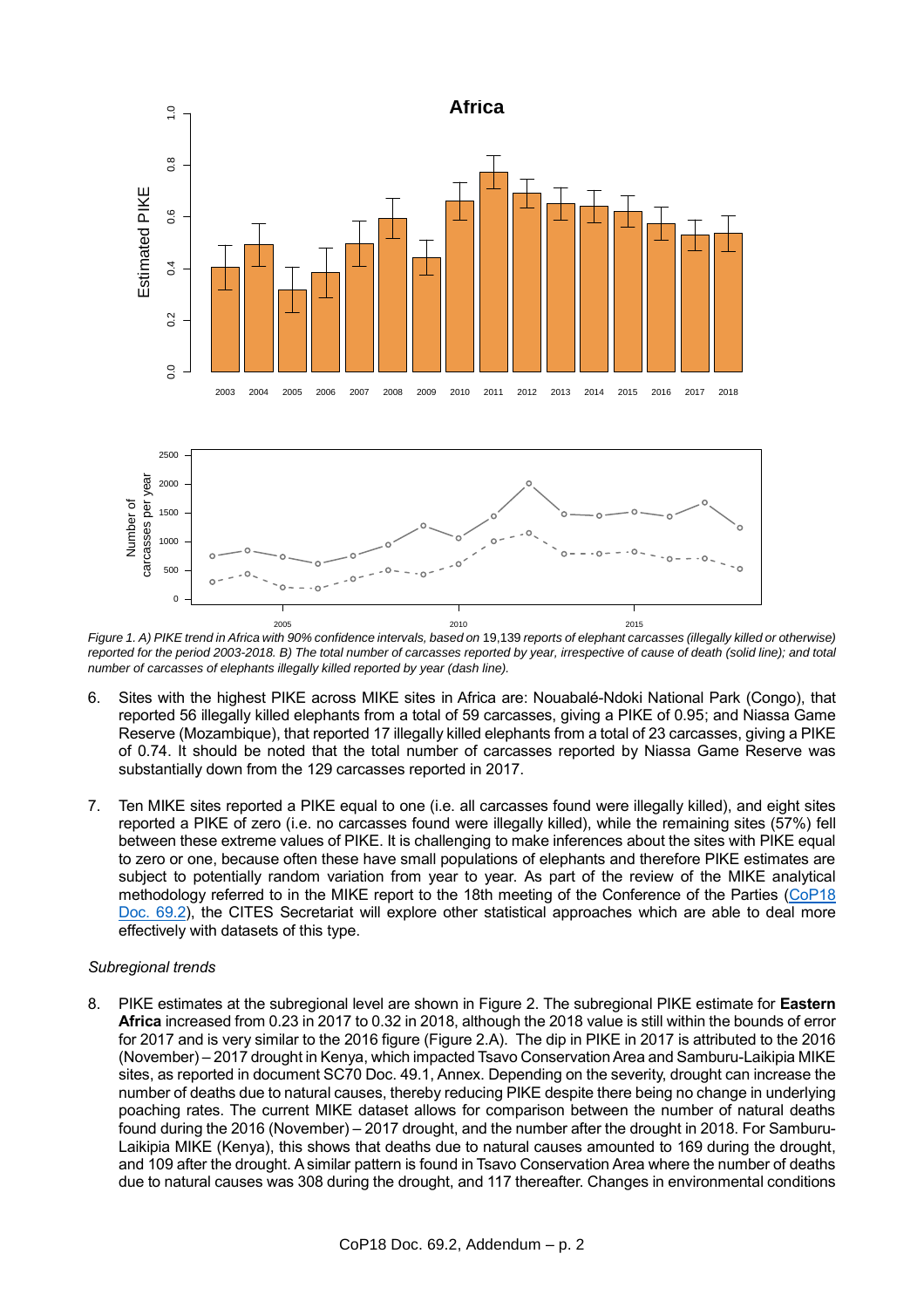and other factors may therefore have contributed to the observed changes in trend to the subregional PIKE estimate for Eastern Africa over the last two years.



6287 carcasses

797 carcasses

*Figure 2. Subregional PIKE trends with annual 90 % confidence intervals (A – D). The total numbers of carcasses on which the graphs are based are shown at the bottom of each graph*.

- 9. PIKE estimates for the **Southern Africa** subregion are shown in Figure 2.C. PIKE increased from 2016 to 2017, and has remained relatively unchanged in 2018. As reported in document SC70 Doc. 49.1, Annex, the increase in PIKE from 2016 to 2017 was largely due to a rise in site-level PIKE values at several sites in the region, such as Chobe National Park (Botswana), Kruger National Park (South Africa), South Luangwa National Park (Zambia), and Niassa Game Reserve (Mozambique). The PIKE estimate for the subregion in 2018 remains unchanged due to the high PIKE values in Niassa Game Reserve (Mozambique) and South Luangwa National Park (Zambia). Conversely, Etosha National Park (Namibia) reported 20 carcasses in 2018, none of which were illegally killed.
- 10. The subregional PIKE estimate in **Central Africa** remains concerningly high, with an average PIKE estimate of 0.73 over the last three years (Figure 2.A). The MIKE site in the subregion with a particularly high level of PIKE and more than 20 carcasses reported in 2018 is Nouabalé-Ndoki National Park (Congo), with a PIKE of 0.95, while Minkébé National Park (Gabon) and Virunga National Park (Democratic Republic of the Congo) reported 16 and 12 illegally killed carcasses respectively, and no natural mortality carcasses. By contrast, two sites reported 20 or more carcasses per year in both 2017 and 2018 and had a reduced PIKE in 2018: Lopé National Park (Gabon) from 0.20 to 0.11 and Garamba National Park (Democratic Republic of the Congo) from 0.72 to 0.30.
- 11. The subregional PIKE estimate for **West Africa** decreased from 0.75 in 2017 to 0.46 in 2018, although the 2017 and 2018 confidence intervals still overlap. About 70% of all the carcasses in the subregion (58 carcasses reported in subregion) were reported from Pendjari National Park and Biosphere Reserve (Benin) in 2018, compared to 29% of the 40 carcasses reported in the subregion in 2017. This high contribution to the total number of carcasses from a single site, and the PIKE level of 0.25 for the site in 2018, may be responsible for the subregional trend, given that the PIKE for this site reduced from 0.42 in 2017 to 0.25 in 2018. However, it is particularly hard to make reliable inferences based on the year-to-year trend in this subregion due to the low level of reporting from several sites. Various factors may impact the ability of the sites to report as well as the quality of the data; including the level of monitoring and protection of populations at